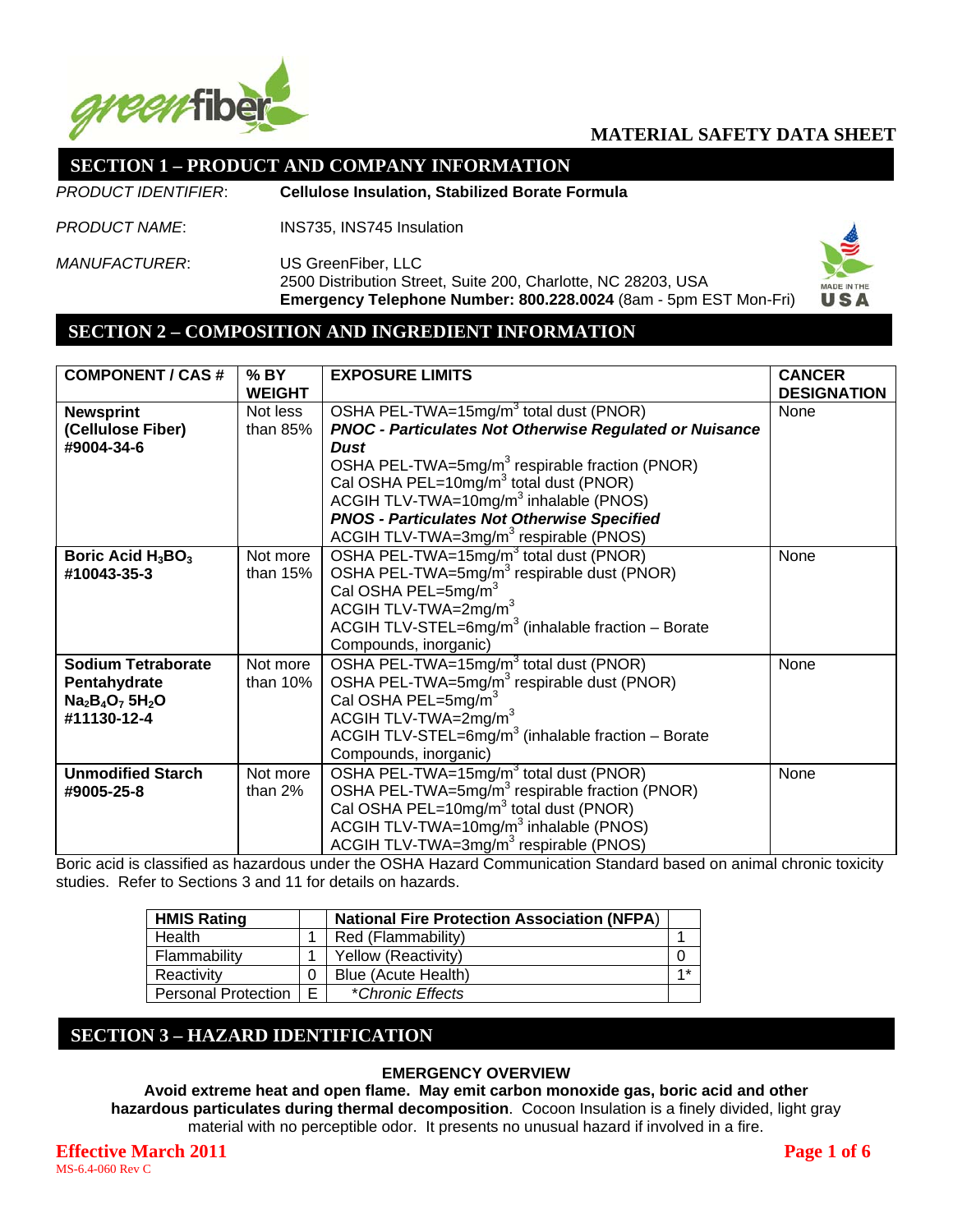

| <b>Physical Characteristics</b> |                        |
|---------------------------------|------------------------|
| <b>Boiling Point (F)</b>        | Not applicable         |
| Vapor Pressure (mm Hg)          | Not applicable         |
| <b>Vapor Density</b>            | Not applicable         |
| <b>Solubility in Water</b>      | Insoluble; dispersible |
| Specific Gravity ( $H20=1$ )    | Not applicable         |
| <b>Reactivity in Water</b>      | None                   |
| <b>Melting Point</b>            | Not applicable         |

| <b>Potential Health Effects</b> |                                                                                                                                                                                                                                      |
|---------------------------------|--------------------------------------------------------------------------------------------------------------------------------------------------------------------------------------------------------------------------------------|
| <b>Inhalation</b>               | Slightly irritating to upper respiratory system. Persons with respiratory problems<br>should avoid breathing dust.                                                                                                                   |
| <b>Eyes</b>                     | Slight irritant. In case of eye contact, flush with water.                                                                                                                                                                           |
| Ingestion                       | Small amounts are not likely to cause harm. Ingestion of large amounts may cause<br>rash, diarrhea, nausea.                                                                                                                          |
| <b>Skin</b>                     | Does not normally irritate skin. In case of broken skin, wear gloves and wash dust<br>from skin with soap and plenty of water. Large amounts absorbed into bloodstream<br>may cause rash, skin peeling, diarrhea, nausea, dizziness. |
| <b>Acute</b>                    | None                                                                                                                                                                                                                                 |
| <b>Chronic</b>                  | None                                                                                                                                                                                                                                 |
| <b>Cancer</b>                   | Neither the end product nor any of its components.                                                                                                                                                                                   |

# **SECTION 4 –FIRST AID**

| <b>Eyes</b>                  | For dust exposure, immediately flush eyes with plenty of water for at least 15 minutes. Seek medical<br>attention if irritation persists.              |
|------------------------------|--------------------------------------------------------------------------------------------------------------------------------------------------------|
| <b>Skin</b>                  | If skin is exposed, wash with soap and large amounts of water. If irritation persists, seek medical<br>attention.                                      |
| <b>Inhalation</b>            | If irritation or difficulty in breathing occurs, remove to fresh air. Seek medical attention if condition<br>persists.                                 |
| Ingestion                    | Symptoms may include diarrhea, nausea and vomiting. Seek medical attention if material was<br>ingested and symptoms occur.                             |
| Note to<br><b>Physicians</b> | Exposure to dust may aggravate symptoms of persons with pre-existing respiratory tract conditions<br>and may cause skin and gastrointestinal symptoms. |

# **SECTION 5 – FIRE FIGHTING MEASURES**

| <b>Flash Point</b>   | Not applicable                                                                                  |
|----------------------|-------------------------------------------------------------------------------------------------|
| (Method Used)        |                                                                                                 |
| <b>Combustible</b>   | Material may decompose on contact with extreme temperatures and open flames.                    |
| <b>Flammable</b>     | LEL: Not applicable UEL: Not applicable                                                         |
| <b>Limits</b>        |                                                                                                 |
| Autoignition         | Not determined                                                                                  |
| <b>Temperature</b>   |                                                                                                 |
| <b>Explosion</b>     | None expected for product based on particle size. Note: Airborne concentrations of combustible  |
| <b>Hazard</b>        | dust, when combined with an ignition source, can create an explosion hazard if the dust         |
|                      | concentration exceeds 15 mg/m <sup>3</sup> .                                                    |
| <b>Extinguishing</b> | Water, dry chemical and other agents rated for a wood fire (Type A fire). Use Type A rated      |
| Media                | extinguisher.                                                                                   |
| <b>Fire Fighting</b> | Evacuate the area and notify the fire department. If possible, isolate the fire by moving other |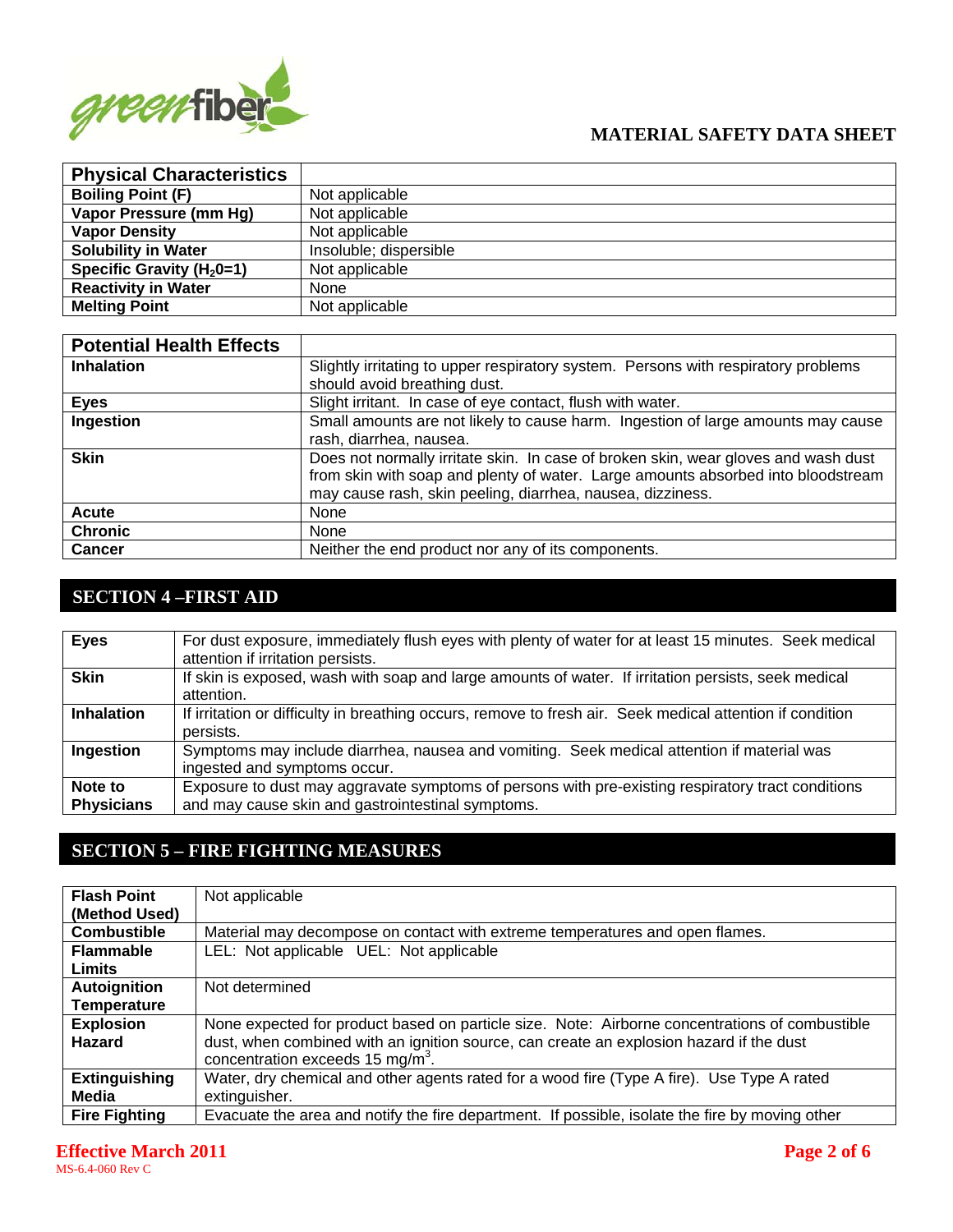

**Instructions** | combustible materials. If the fire is small, use a hose-line or extinguisher rated for a Type A fire. If possible, dike and collect water used to fight fires. Fire-fighters should wear normal protective equipment (full bunker gear) and positive-pressure, self-contained breathing apparatus.

## **SECTION 6 – ACCIDENTAL RELEASE MEASURES**

Contains water-soluble inorganic mineral salts which may damage trees or vegetation exposed to large quantities. **Land**: shovel, sweep or vacuum product. Place in disposal container. Avoid bodies of water.

**Water**: large quantities may cause localized contamination of surrounding waters depending on the quantity spilled. At high concentrations may damage localized vegetation, fish and other aquatic life. This product is a non-hazardous waste when spilled or disposed of as defined in the Resource Conservation and Recovery Act (RCRA) regulations (40 CFR 261). Refer to regulatory information in Section 15 for additional information regarding EPA and California regulations.

## **SECTION 7 – HANDLING AND STORAGE**

| General                    | No special handling is required. Storage of sealed bags in a dry, indoor location is         |  |  |
|----------------------------|----------------------------------------------------------------------------------------------|--|--|
|                            | recommended. To maintain product integrity, handle on a "first-in-first-out" basis. Use good |  |  |
|                            | housekeeping and engineering controls so that dust levels are below the exposure limits      |  |  |
|                            | listed in Section 2.                                                                         |  |  |
| <b>Storage Temperature</b> | Ambient                                                                                      |  |  |
| <b>Storage Pressure</b>    | Atmospheric                                                                                  |  |  |
| <b>Special Sensitivity</b> | None                                                                                         |  |  |

### **SECTION 8 – EXPOSURE CONTROLS AND PERSONAL PROTECTION**

| <b>General Exposure Controls</b> | No specific controls are needed. Use standard good housekeeping practices and  |  |
|----------------------------------|--------------------------------------------------------------------------------|--|
|                                  | engineering controls to minimize nuisance levels.                              |  |
| <b>Respiratory Protection</b>    | If housekeeping and engineering controls do not maintain nuisance levels below |  |
|                                  | regulatory limits or dust concentration is unknown, use a NIOSH-approved mask. |  |
| <b>Eye Protection</b>            | Wear ANSI-approved eye protection if environment is excessively dusty.         |  |
| <b>Hand Protection</b>           | If skin is broken or sensitive, use gloves                                     |  |
| <b>Other Protective Clothing</b> | None                                                                           |  |
| <b>Ventilation</b>               | Normal and adequate ventilation                                                |  |
| <b>Work/Hygienic Practices</b>   | Standard hygienic practices                                                    |  |
| <b>Occupational Exposure</b>     | This product is listed/regulated by OSHA and Cal/OSHA as "Particulates Not     |  |
| <b>Limits</b>                    | Otherwise Regulated" or "Nuisance Dust." This product is list by ACGIH as      |  |
|                                  | "Particulates Not Otherwise Specified."                                        |  |

# **SECTION 9 – PHYSICAL AND CHEMICAL PROPERTIES**

| Appearance                 | Gray / brown, odorless fiber    | <b>Boiling/Melting Point</b>   Not applicable |                                              |
|----------------------------|---------------------------------|-----------------------------------------------|----------------------------------------------|
| <b>Bulk Density</b>        | 9 lb/ft <sup>3</sup> compressed | <b>Flash Point</b>                            | Not applicable                               |
| <b>Vapor Pressure</b>      | Negligible $@$ 20 $^{\circ}$ C  | рH                                            | $\leq$ 8.2 (2.0% suspension @ 25 $\degree$ C |
| <b>Solubility in Water</b> | Product is not soluble          | <b>Viscosity</b>                              | Not applicable                               |

## **SECTION 10 – STABILITY AND REACTIVITY**

**Stability**: Greenfiber Insulation is a stable product.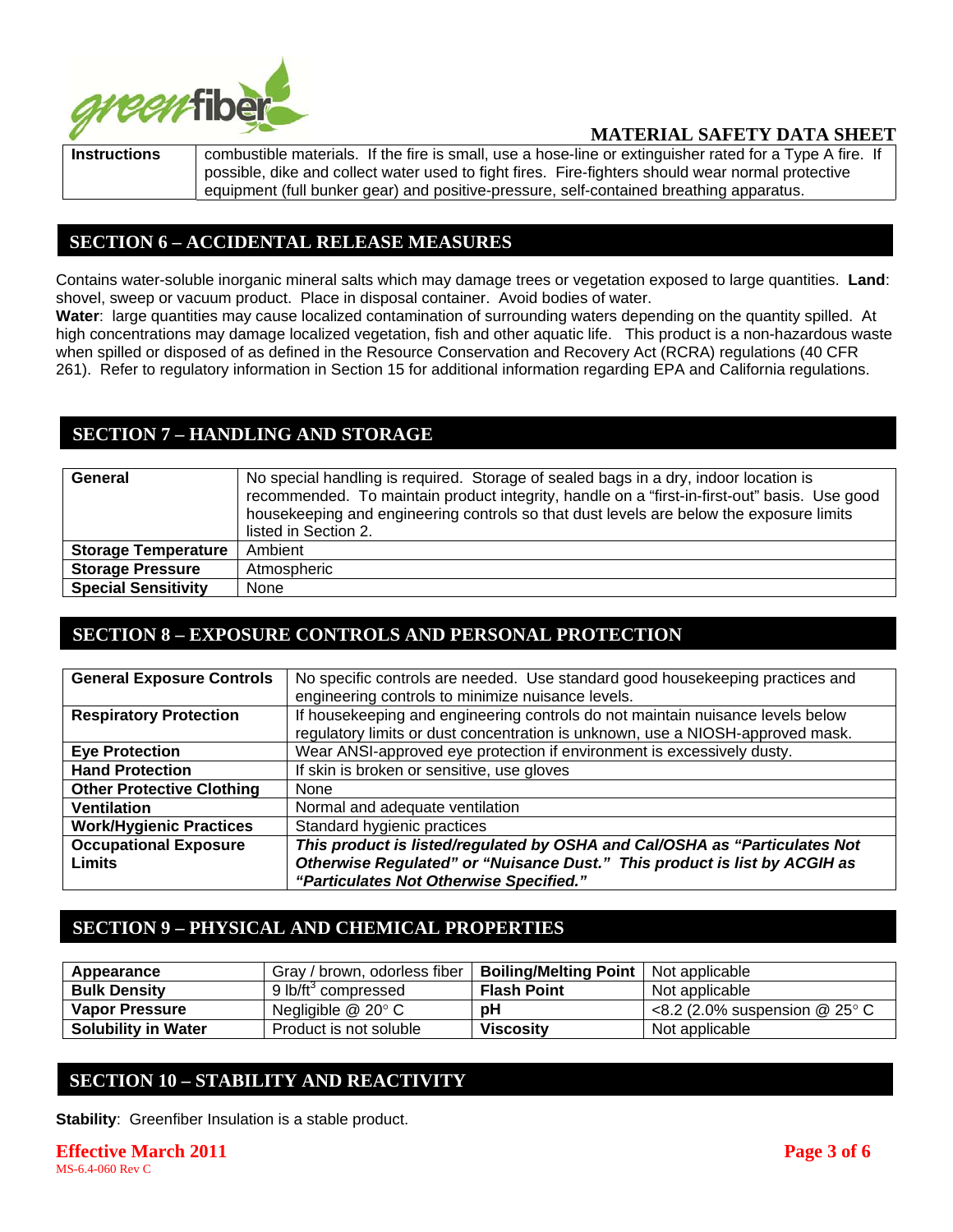

### **Hazardous Decomposition Products**: None

**Hazardous Polymerization**: Will not occur

**Conditions and Materials to Avoid**: Reaction with strong reducing agents such as metal hydrides or alkali metals will generate hydrogen gas which could create an explosive hazard. Keep away from strong oxidizers, such as concentrated nitric acid, hydrogen peroxide and chlorine.

# **SECTION 11 – TOXICOLOGICAL INFORMATION**

| <b>BORIC ACID</b>   |                                                                                                                                       |
|---------------------|---------------------------------------------------------------------------------------------------------------------------------------|
| Eye                 | Draize test in rabbits produced mild eye irritation effects. No adverse eye effects anticipated.                                      |
| <b>Skin</b>         | Low acute dermal toxicity, LD50 in rabbits is greater than 2,000 mg/kg of body weight. Boric Acid is<br>poorly absorbed through skin. |
| Ingestion           | Low acute oral toxicity, LD50 in rates is 3,500 to 4,100 mg/kg of body weight                                                         |
| <b>Inhalation</b>   | Low acute inhalation toxicity; LC50 in rates is greater than 2.0 mg/L (or $g/m3$ ).                                                   |
| <b>Reproduction</b> | Animal feeding studies in rat, mouse, and dog, at high doses, have demonstrated effects on fertility.                                 |
| <b>Mutagenicity</b> | No mutagenic activity was observed for boric acid in a battery of short-term mutagenicity assays.                                     |

|                      | SODIUM TETRABORATE PENTAHYDRATE                                                                                                                   |
|----------------------|---------------------------------------------------------------------------------------------------------------------------------------------------|
| Eye                  | Draize test in rabbits produced mild eye irritation effects.                                                                                      |
| <b>Skin</b>          | Low acute dermal toxicity; LD <sub>50</sub> in rabbits is greater than 2000 mg/kg of body weight. Product is not<br>absorbed through intact skin. |
| Ingestion            | Low oral toxicity; $LD_{50}$ in rats is 3500 mg/kg of body weight                                                                                 |
| <b>Inhalation</b>    | Human epidemiological studies show no increase in pulmonary disease In occupational population                                                    |
|                      | with chronic exposures.                                                                                                                           |
| <b>Mutagenicity</b>  | None observed                                                                                                                                     |
| Carcinogenicity      | No evidence from a full 2-year bioassay in mice feed doses of 2500 and 5000 ppm in the diet.                                                      |
| Reproductive /       | Animal studies indicate reduction in sperm production, testicular atrophy, and when given to                                                      |
| <b>Developmental</b> | pregnant animals during gestation, may cause developmental changes. Studies conducted under                                                       |
| <b>Toxicity</b>      | chronic exposure conditions leading to doses many times in excess of those that could occur                                                       |
|                      | through inhalation of dust in occupational settings.                                                                                              |

| <b>STARCH</b>       |                |
|---------------------|----------------|
| Eye                 | None reported. |
| <b>Skin</b>         | None reported  |
| Ingestion           | None reported  |
| <b>Inhalation</b>   | None reported  |
| <b>Chronic</b>      | None reported  |
| <b>Teratology</b>   | None reported  |
| <b>Reproduction</b> | None reported  |
| <b>Mutagenicity</b> | None reported. |

# **SECTION 12 – ECOLOGICAL INFORMATION**

| <b>BORIC ACID</b>                          |                                                                                                                                                                                                        |
|--------------------------------------------|--------------------------------------------------------------------------------------------------------------------------------------------------------------------------------------------------------|
| <b>Ecotoxicity</b>                         | Daphnia magna, 48-hr LC50=133 mg B/L. Trout, 32-day LC50=100 mg B/L                                                                                                                                    |
| <b>Chemical Fate</b><br><b>Information</b> | Boron is naturally occurring and ubiquitous in the environment. Boric Acid decomposes in<br>the environment to natural borate. Boric Acid is soluble in water and is leachable through<br>normal soil. |

### **SODIUM TETRABORATE PENTAHYDRATE**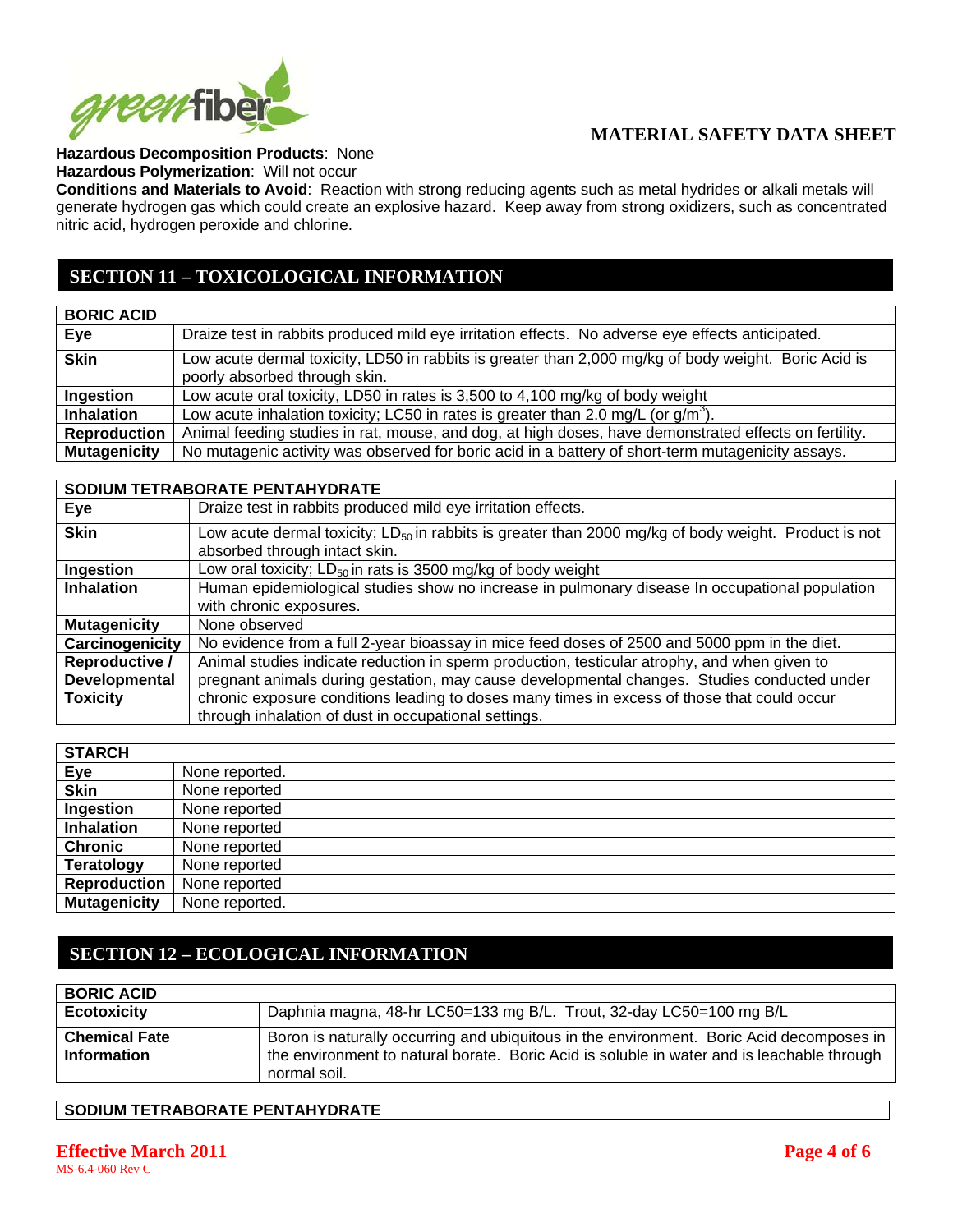

| Phytotoxicity                  | Although boron is an essential micronutrient for healthy growth of boron-sensitive plants,                                                                                                                                                                                                                         |  |  |
|--------------------------------|--------------------------------------------------------------------------------------------------------------------------------------------------------------------------------------------------------------------------------------------------------------------------------------------------------------------|--|--|
|                                | it can be harmful to plants in higher quantities.                                                                                                                                                                                                                                                                  |  |  |
| <b>Fish Toxicity</b>           | Boron naturally occurs in sea water at an average concentration of 5 mg B/Liter. In<br>laboratory studies the acute toxicity (96-hr LC <sub>50</sub> ) for under-yearling Coho Salmon in sea<br>water was determined as 40 mg B/Liter. Boron concentrations in fresh surface waters                                |  |  |
|                                | are generally less than 1 mg B/Liter.                                                                                                                                                                                                                                                                              |  |  |
| <b>Environmental Fate Data</b> | Boron and boron containing compounds, such as sodium tetraborate pentahydrate, are<br>naturally occurring and ubiquituous in the environment. In the presence of water, sodium<br>borate pentahydrate disassociates into natural borates. The product is soluble in water<br>and is leachable through normal soil. |  |  |

### **SECTION 13 – DISPOSAL CONSIDERATIONS**

Dispose as a non-hazardous waste.

### **SECTION 14 – TRANSPORT INFORMATION**

May be shipped normally as a non-hazardous material.

### **SECTION 15 – REGULATORY INFORMATION**

**Superfund**: CERCLA/SARA. This product is not listed under the Comprehensive Environmental Response Compensation and Liability Act (CERCLA) or its 1986 amendments, the Superfund Amendments and Reauthorization Act (SARA), including substances listed under Section 313 of SARA, Toxic Chemicals, 42 USC 11023, 40 CFR 372.65; Section 302 of SARA Extremely Hazardous Substances, 42 USC 11002, 40 CFR 355; or the CERCLA Hazardous Substances list, 42 USC 9604, 40 CFR 302.

**RCRA:** This product is not listed as a hazardous waste under any sections of the Resource Conservation and Recovery Act or regulations (40 CFR 261 et seq.).

**Safe Drinking Water Act:** This product is not regulated under the SDWA, 42 USC 300g-1, 40 CFR 141 et seq. Consult state and local regulations for possible water quality advisories regarding boron and ammonia.

**California Proposition 65:** This product is not listed on any Proposition 65 lists of carcinogens or reproductive toxicants.

#### **OSHA Carcinogen:** Not listed.

**Clean Water Act (Federal Water Pollution Control Act):** 33 USC 1251 et seq.: This product is not itself a discharge covered by any water quality criteria of Section 304 of the CWA, 33 USC 1314. This product is not on the Section 307 List of Priority Pollutants, 33 USC 1317, 40 CFR 116. This product is not on the Section 311 List of Hazardous Substances, 33 USC 1321, 40 CFR 116.

**TSCA No.:** This product does not appear on the EPA TSCA inventory list. Ammonium sulfate and boric acid appear on the EPA TSCA inventory list under the CAS Nos. 7783-20-2 and 10043-35-3 respectively.

**OSHA/Cal/OSHA:** This MSDS document meets the requirements of both OSHA and Cal/OSHA hazard communication standards. Refer to Section 8 for regulatory exposure limits.

**IARC:** The International Agency for Research on Cancer (of the World Health Organization) does not list or categorize this product as a carcinogen.

#### **NTP Annual Report on Carcinogens:** Not listed.

**Effective March 2011 Page 5 of 6** MS-6.4-060 Rev C